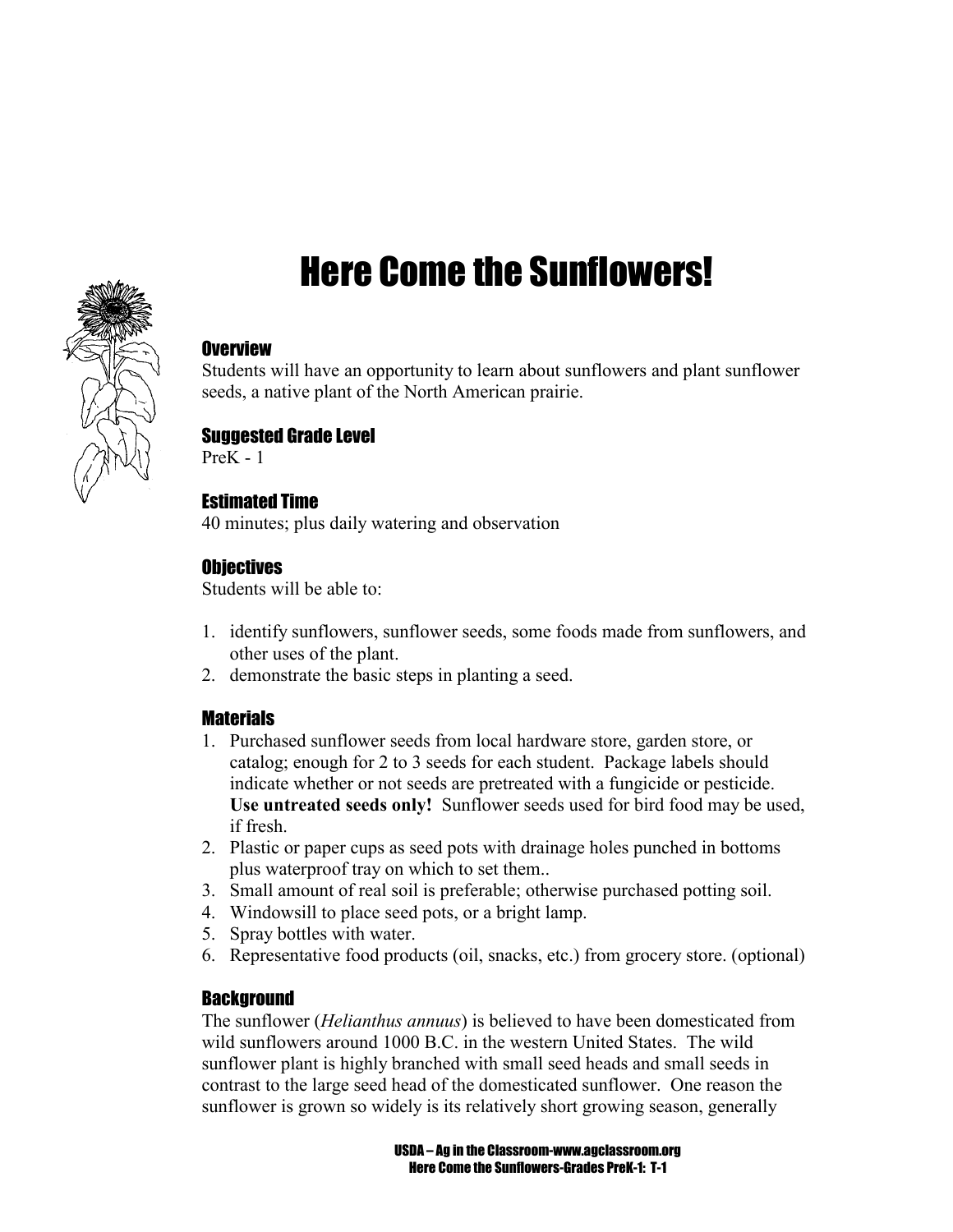requiring 90 to 100 days from planting to maturity in the north-central United States, and somewhat longer for longer-season varieties grown farther south.

Sunflower heads consist of 1,000 to 2,000 individual flowers joined together by a receptacle at the base. The large petals around the edge of the head are actually individual ray flowers, which do not develop seeds. Pollination and seed development begin at the periphery of the grain head and move toward the center. It usually takes about 30 days from the time the last flower is pollinated to seed maturity.

A well-known sunflower characteristic is that the flowering heads track the sun's movement, a phenomenon known as heliotropism. Most new varieties have heads that droop down to face the ground as the plants mature. This helps reduce damage from birds and from diseases that could occur if water collected in the sunflower heads.

#### **Uses of Sunflowers**

Food – Most United States production is devoted to the oilseed sunflower, while a smaller percentage is grown for whole-seed confectionary uses, such as candy, snack food, and baked goods. Vegetable oil is the main use for sunflowers in the United States and worldwide. Sunflower oil is considered premium oil due to its light color, mild flavor, low level of saturated fats, and ability to withstand high cooking temperatures.

Ornamental – Many people grow sunflowers in backyard gardens during the warm growing season, both for food and ornamental purposes. In recent years, the sunflower has become extremely popular with gardening enthusiasts, encouraging seed companies to produce a wide selection of sunflowers with ornamental qualities for cut-flower display, and attraction for birds and wildlife.

Birdseed – Another well-known use of sunflower seed in the United States is for birdseed, most typically mixed with millet and other grains. The black oilseed varieties are also sold separately, and usually are favored by birds over the striped confectionary seeds. The high oil content of sunflower seeds provides an excellent source of energy for birds.

Livestock – Sunflowers are sometimes used as livestock feed and, in recent years, the chopped stalks have been determined to be a reasonable silage crop.

Industrial – Although the sunflower has the potential for many industrial uses, in the United States, it is mostly used for food or feed purposes. Sunflower hulls have a limited market for specialty purposes such as poultry litter, fireplace logs, and other high fiber products. Sunflower oil has been researched as a potential diesel fuel substitute.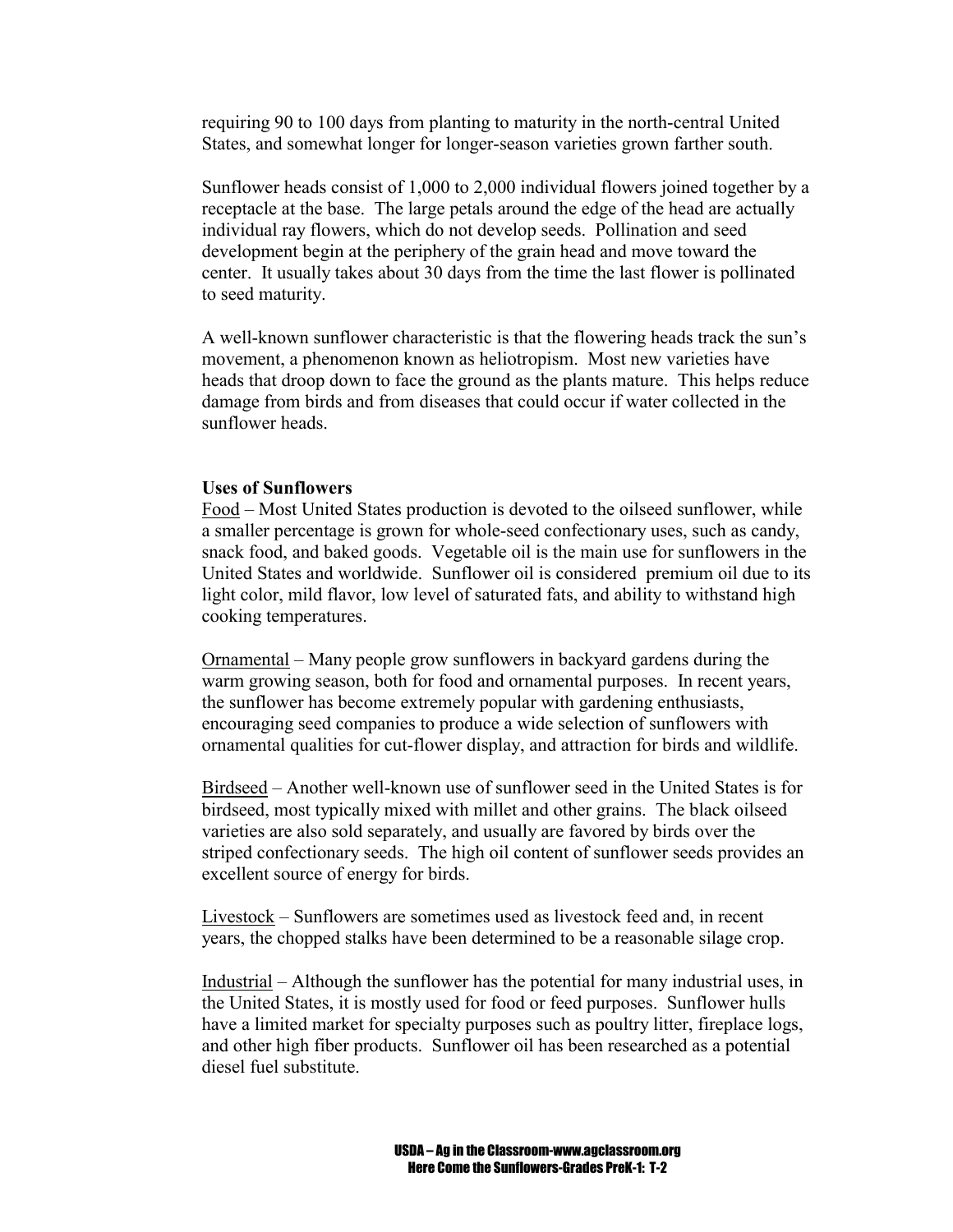#### **Activity**

- 1. Give each student 2 to 3 sunflower seeds in a small container. Have them examine the seeds carefully. Ask what they will need to plant the seeds.
- 2. Pour a small amount of soil onto each student's desk or into his or her hands. Have students describe the soil. What is it made of? What color is it? How does it smell?
- 3. Pass out planting containers with drainage holes and have each student write his or her name on the containers. Have students fill the containers almost to the top with dampened soil. Provide spray bottles of water to moisten soil.
- 4. Have students poke a hole for each seed about one inch deep into the soil, place a seed in each hole and cover it lightly with soil.
- 5. Place the pots on a tray in a sunny window and water them when soil is dry to the touch. Check containers daily to avoid excessive drying if placed near a heating device or in the hot sun.
- 6. In 5 to10 days plants will emerge in each container. If more than one seed germinates, have students carefully cut out all but the healthiest plant.
- 7. Hand out Activity Sheet A. Have students color the pictures, cut them out, and paste them in the proper order to complete the cycle.
- 8. Hand out Activity Sheet B. Have students color the pictures, cut them out and use as sequencing cards.

#### **Extensions**

- 1. Shell and eat some sunflower seeds from the grocery store. Remember that seeds for planting may have been treated with pesticides. **Do not eat treated seeds!** Purchase only seeds that have **not** been pretreated.
- 2. Have students make calendars to keep a record of their plants' development. Take pictures of plants daily, especially during the seed germination period. Show pictures of sunflowers from seed catalogs, magazines, etc.
- 3. Have students look at home for sunflower products or other seed products they have eaten in the past few days. Examples may be sunflower oil, sunflower seed in packets for cooking or snacks, trail packs containing sunflower seed, cookies or cakes using sunflower seeds. (Teacher may bring in examples of products instead.)
- 4. Invite a local neighborhood gardener, gardening parent, greenhouse owner, county extension agent, or Master Gardener to visit the class and offer tips for growing healthy plants, including sunflowers.
- 5. If possible, take a field trip to a greenhouse, farm, or landscape nursery that grows and/or sells sunflowers.

*Adapted from Oklahoma Ag in the Classroom, Department of Agricultural Education, Communications and 4-H Youth Development, Oklahoma State University, Stillwater OK 74078* 

> USDA – Ag in the Classroom-www.agclassroom.org Here Come the Sunflowers-Grades PreK-1: T-3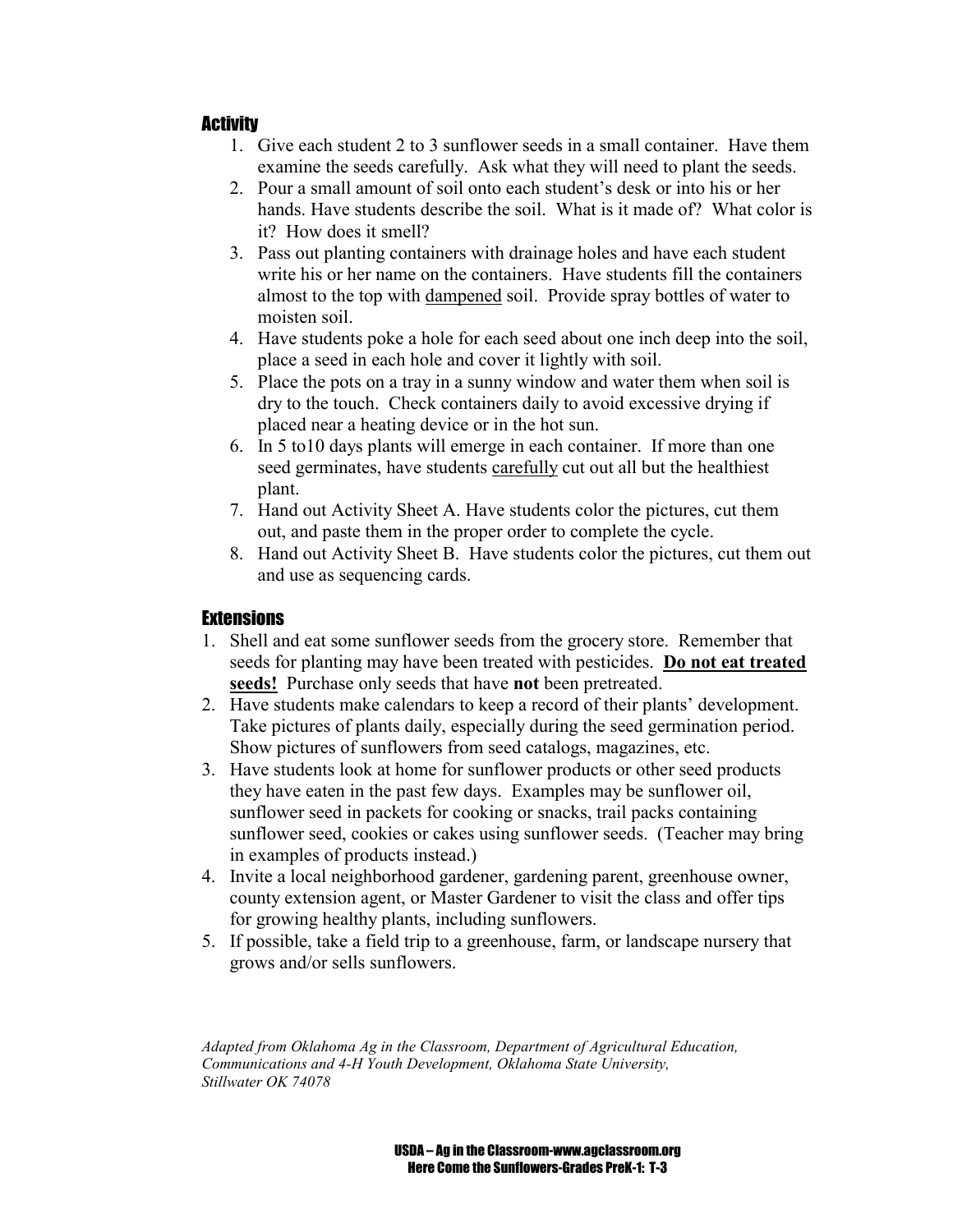### Here Come the Sunflowers!

*Cut out the pictures at the bottom of the page. Paste them in order in the boxes to complete the cycle. Then write the correct word in the space provided.*